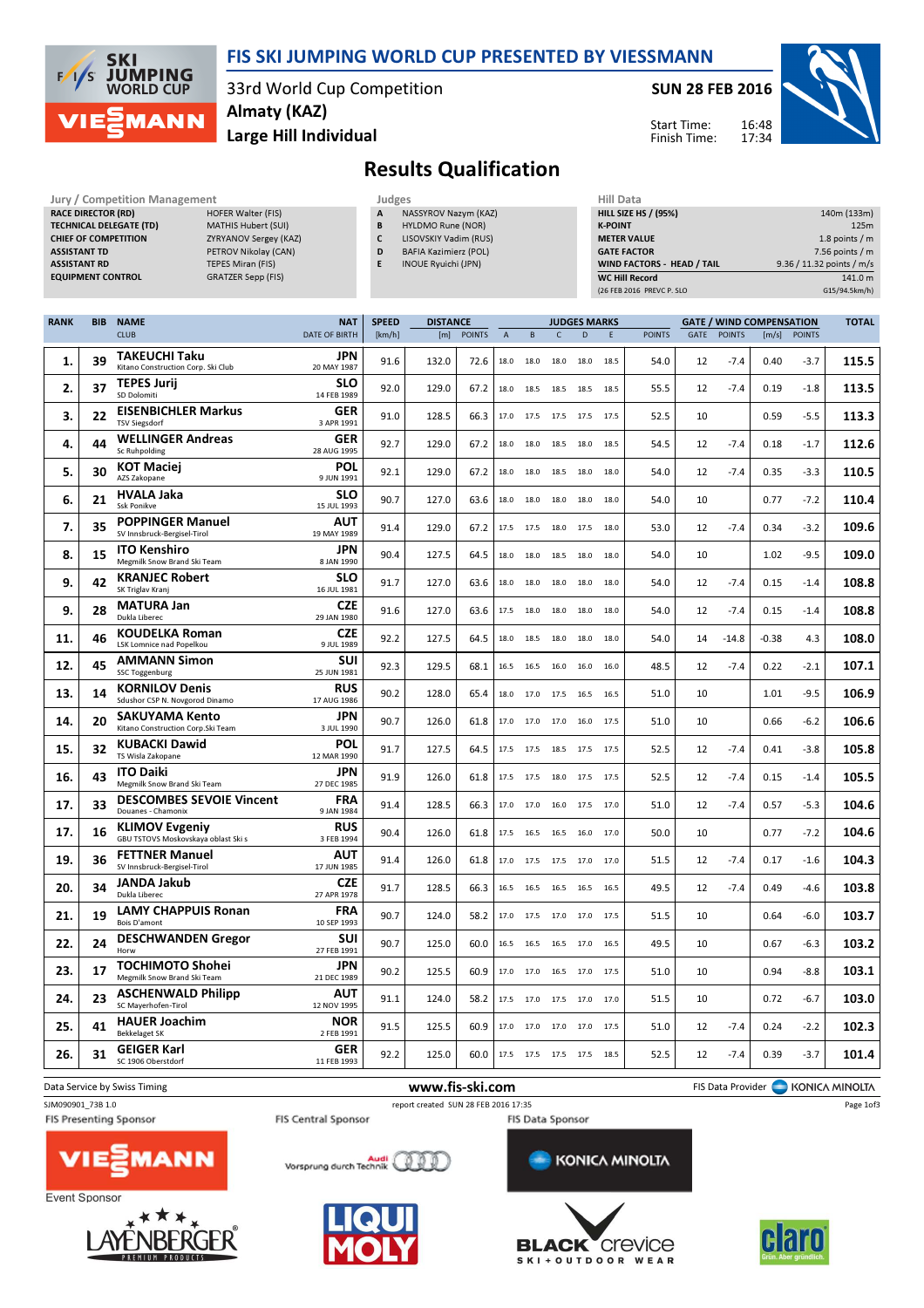FIS SKI JUMPING WORLD CUP PRESENTED BY VIESSMANN

**JUMPING**<br>WORLD CUP 33rd World Cup Competition Almaty (KAZ) **MANN** 

**SKI** 

 $\sqrt{ }$ ∕<

SUN 28 FEB 2016

Start Time: Finish Time:



Large Hill Individual

| <b>Results Qualification</b> |  |  |
|------------------------------|--|--|
|------------------------------|--|--|

| <b>RANK</b>          | <b>BIB</b>     | <b>NAME</b>                                                    | <b>NAT</b>                | <b>SPEED</b> | <b>DISTANCE</b> |               |      |                     |              | <b>JUDGES MARKS</b>      |      |               |             | <b>GATE / WIND COMPENSATION</b> |         |               | <b>TOTAL</b> |
|----------------------|----------------|----------------------------------------------------------------|---------------------------|--------------|-----------------|---------------|------|---------------------|--------------|--------------------------|------|---------------|-------------|---------------------------------|---------|---------------|--------------|
|                      |                | <b>CLUB</b>                                                    | <b>DATE OF BIRTH</b>      | [km/h]       | [m]             | <b>POINTS</b> | А    | B                   | $\mathsf{C}$ | D                        | E    | <b>POINTS</b> | <b>GATE</b> | <b>POINTS</b>                   | [m/s]   | <b>POINTS</b> |              |
| 27.                  | 13             | <b>POGRAJC Andraz</b><br>SK Zagorje                            | <b>SLO</b><br>26 SEP 1991 | 90.6         | 124.0           | 58.2          |      | 17.0 17.5           | 17.0         | 17.0                     | 17.0 | 51.0          | 10          |                                 | 0.84    | $-7.9$        | 101.3        |
| 28.                  | 18             | <b>HAZETDINOV Ilmir</b><br>SDUSHOR 33 MOSKOVSKAYA OBLAST - RES | <b>RUS</b><br>28 OCT 1991 | 90.7         | 124.5           | 59.1          | 17.0 | 17.5                | 17.0         | 17.0                     | 17.0 | 51.0          | 10          |                                 | 0.96    | $-9.0$        | 101.1        |
| 29.                  | 11             | <b>SEMENIC Anze</b><br><b>NSK TRZIC FMG</b>                    | <b>SLO</b><br>1 AUG 1993  | 91.4         | 125.0           | 60.0          |      |                     |              | 17.5 17.0 17.0 17.0 17.0 |      | 51.0          | 10          |                                 | 1.07    | -10.0         | 101.0        |
| 30.                  | 27             | <b>HLAVA Lukas</b><br>Dukla Liberec                            | CZE<br>10 SEP 1984        | 91.8         | 124.0           | 58.2          | 17.5 | 17.5                |              | 17.5 17.5 17.5           |      | 52.5          | 12          | $-7.4$                          | 0.32    | $-3.0$        | 100.3        |
| 31.                  | 7              | <b>EGLOFF Luca</b><br>Grabserberg                              | SUI<br>6 JUN 1995         | 90.8         | 125.0           | 60.0          |      |                     |              | 17.5 17.0 17.5 17.0 17.0 |      | 51.5          | 10          |                                 | 1.25    | $-11.7$       | 99.8         |
| 32.                  | 29             | STEKALA Andrzej<br>Azs Zakopane                                | POL<br>30 JUN 1995        | 91.5         | 123.0           | 56.4          | 17.0 | 17.0                |              | 17.5 17.0 17.0           |      | 51.0          | 12          | $-7.4$                          | 0.05    | $-0.5$        | 99.5         |
| 33.                  | 25             | <b>HILDE Tom</b><br>Asker Skiklubb                             | <b>NOR</b><br>22 SEP 1987 | 91.2         | 121.0           | 52.8          |      |                     |              | 17.0 17.0 17.5 17.0 17.5 |      | 51.5          | 10          |                                 | 0.60    | $-5.6$        | 98.7         |
| 34.                  | 38             | LEYHE Stephan<br>SC Willingen                                  | GER<br>5 JAN 1992         | 92.4         | 122.0           | 54.6          | 17.5 | 17.5                |              | 17.0 17.5 17.0           |      | 52.0          | 12          | $-7.4$                          | 0.19    | $-1.8$        | 97.4         |
| 35.                  | 12             | <b>WOLNY Jakub</b><br>LKS Klimczok Bystra                      | POL<br>15 MAY 1995        | 90.5         | 122.0           | 54.6          |      |                     |              | 17.5 17.0 17.0 17.0 17.0 |      | 51.0          | 10          |                                 | 0.90    | $-8.4$        | 97.2         |
| 36.                  | 26             | ZYLA Piotr<br>WSS Wisla                                        | POL<br>16 JAN 1987        | 90.5         | 120.0           | 51.0          | 17.0 | 16.5                |              | 17.0 17.0 17.0           |      | 51.0          | 10          |                                 | 0.53    | $-5.0$        | 97.0         |
| 37.                  | 4              | <b>NAGLIC Tomaz</b><br>SSK Alpina Ziri                         | <b>SLO</b><br>18 JUL 1989 | 90.7         | 119.0           | 49.2          |      |                     |              | 17.5 17.0 17.0 17.0 17.0 |      | 51.0          | 10          |                                 | 0.43    | $-4.0$        | 96.2         |
| 38.                  | 40             | <b>WANK Andreas</b><br>SC Hinterzarten                         | GER<br>18 FEB 1988        | 92.3         | 122.5           | 55.5          | 17.0 | 16.5                | 15.5         | 16.0                     | 17.0 | 49.5          | 12          | $-7.4$                          | 0.42    | $-3.9$        | 93.7         |
| 39.                  | 5              | <b>GLASDER Michael</b><br>Norge Ski Club                       | <b>USA</b><br>27 MAR 1989 | 91.0         | 119.0           | 49.2          | 17.0 |                     |              | 17.0 17.0 17.0           | 16.5 | 51.0          | 10          |                                 | 0.78    | $-7.3$        | 92.9         |
| 40.                  | $\overline{2}$ | <b>MUMINOV Sabirzhan</b><br>Almaty                             | KAZ<br>16 APR 1994        | 90.9         | 119.5           | 50.1          |      | 17.0 16.5           |              | 16.5 16.5 16.0           |      | 49.5          | 10          |                                 | 0.89    | $-8.3$        | 91.3         |
|                      |                |                                                                |                           |              |                 |               |      |                     |              |                          |      |               |             |                                 |         |               |              |
| <b>Not Qualified</b> |                |                                                                |                           |              |                 |               |      |                     |              |                          |      |               |             |                                 |         |               |              |
| 41.                  | 6              | <b>ZHAPAROV Marat</b><br>Ski Club VKO                          | KAZ<br>25 AUG 1985        | 90.2         | 118.5           | 48.3          | 16.5 | 16.5                | 17.0 17.0    |                          | 17.0 | 50.5          | 10          |                                 | 1.05    | $-9.8$        | 89.0         |
| 42.                  | 10             | <b>PEIER Killian</b><br>Vallee du Joux                         | SUI<br>28 MAR 1995        | 90.8         | 120.0           | 51.0          | 16.5 | 15.5                | 16.0         | 15.5 15.5                |      | 47.0          | 10          |                                 | 1.01    | $-9.5$        | 88.5         |
| 43.                  | 3              | <b>RHOADS William</b><br><b>UOP Sports Clubs</b>               | USA<br>8 JUN 1995         | 90.5         | 112.5           | 37.5          | 16.5 | 16.5                | 16.5         | 16.5                     | 16.5 | 49.5          | 10          |                                 | 0.93    | -8.7          | 78.3         |
| 44.                  | q              | <b>ZHAPAROV Radik</b><br>Shysm Dinamo                          | KAZ<br>29 FEB 1984        | 90.2         | 111.5           | 35.7          |      | 16.5 16.5           | 16.0 16.0    |                          | 16.0 | 48.5          | 10          |                                 | 0.76    | $-7.1$        | 77.1         |
| 45.                  | 1              | <b>SOKOLENKO Konstantin</b><br>Csca Almaty                     | KAZ<br>9 NOV 1987         | 90.3         | 103.5           | 21.3          |      | 16.5 16.5 16.0 16.0 |              |                          | 16.5 | 49.0          | 10          |                                 | 0.93    | $-8.7$        | 61.6         |
| Prequalified         |                |                                                                |                           |              |                 |               |      |                     |              |                          |      |               |             |                                 |         |               |              |
|                      |                | <b>STJERNEN Andreas</b>                                        | <b>NOR</b>                |              |                 |               |      |                     |              |                          |      |               |             |                                 |         |               |              |
|                      | 47             | Sprova IL<br><b>FANNEMEL Anders</b>                            | 30 JUL 1988<br>NOR        | 93.1         | 125.0           | 60.0          |      |                     |              |                          |      |               | 14          | $-14.8$                         | $-0.16$ | 1.8           |              |
|                      | 48             | Hornindal II<br><b>FREITAG Richard</b>                         | 13 MAY 1991<br><b>GER</b> | 93.4         | 134.5           | 77.1          |      |                     |              |                          |      |               | 16          | $-22.2$                         | $-0.01$ | 0.1           |              |
|                      | 49             | SG Nickelhuette Aue<br>KASAI Noriaki                           | 14 AUG 1991<br><b>JPN</b> | 93.1         | 137.0           | 81.6          |      |                     |              |                          |      |               | 16          | $-22.2$                         | 0.10    | $-0.9$        |              |
|                      | 50             | Tsuchiya Home Ski Team                                         | 6 JUN 1972                |              | <b>DNS</b>      |               |      |                     |              |                          |      |               |             |                                 |         |               |              |
|                      | 51             | <b>TANDE Daniel Andre</b><br>Kongsberg If                      | <b>NOR</b><br>24 JAN 1994 | 92.8         | 134.0           | 76.2          |      |                     |              |                          |      |               | 14          | $-14.8$                         | $-0.15$ | 1.7           |              |
|                      | 52             | <b>KRAFT Stefan</b><br>SV Schwarzach-Salzburg                  | AUT<br>13 MAY 1993        | 92.8         | 138.0           | 83.4          |      |                     |              |                          |      |               | 14          | $-14.8$                         | 0.10    | -0.9          |              |
|                      | 53             | <b>GANGNES Kenneth</b><br>Kolbukameratene IL                   | <b>NOR</b><br>15 MAY 1989 | 93.1         | 133.0           | 74.4          |      |                     |              |                          |      |               | 14          | $-14.8$                         | 0.08    | -0.7          |              |
|                      | 54             | <b>HAYBOECK Michael</b><br>UVB Hinzenbach-Oberoesterreich      | <b>AUT</b><br>5 MAR 1991  | 93.1         | 138.5           | 84.3          |      |                     |              |                          |      |               | 14          | $-14.8$                         | 0.25    | -2.3          |              |
|                      | 55             | <b>FREUND Severin</b><br>WSV DJK Rastbuechl                    | <b>GER</b><br>11 MAY 1988 | 92.3         | 138.0           | 83.4          |      |                     |              |                          |      |               | 13          | $-11.1$                         | 0.14    | $-1.3$        |              |
|                      |                |                                                                |                           |              |                 |               |      |                     |              |                          |      |               |             |                                 |         |               |              |



Event Sponsor